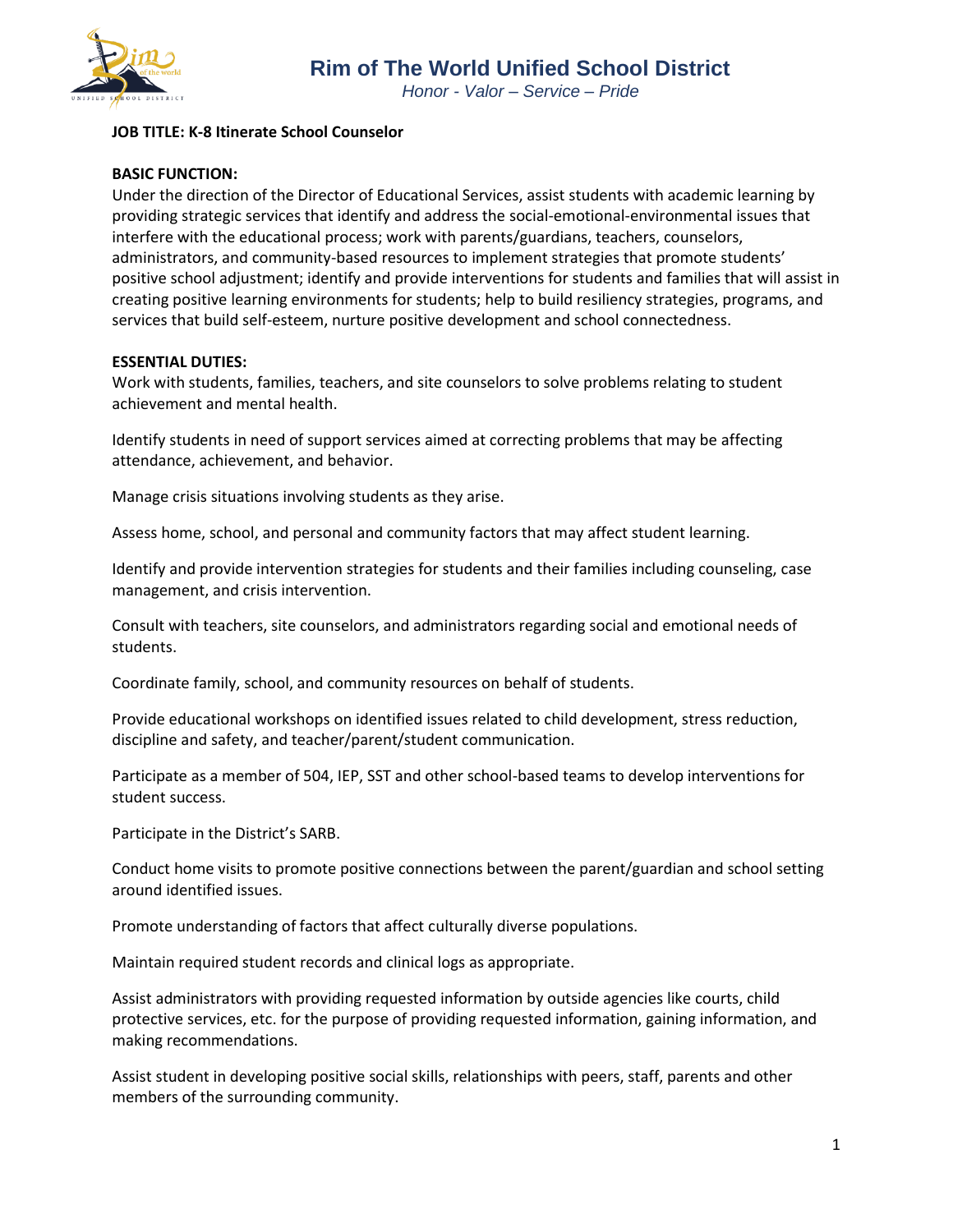

*Honor - Valor – Service – Pride*

### **OTHER DUTIES:**

Perform related duties as assigned as assigned.

## **KNOWLEDGE AND ABILITIES:**

KNOWLEDGE OF: Child development theory and stages. Community resources and social service agencies available for students and families. Counseling strategies and techniques. Applicable laws, codes, regulations, policies and procedures.

## ABILITY TO:

Communicate in Spanish, orally and in writing, preferred. Work collaboratively with people from all ethnic and economic backgrounds. Communicate effectively both orally and in writing. Establish and maintain cooperative and effective working relationships with others. Work independently with minimal supervision. Maintain a professional demeanor in difficult and stressful situations. Utilize technology as an information management and educational tool. Analyze situations accurately and adopt an effective course of action. Maintain records that meet the needs of students, school, and the District. Incorporated within one or more of the previously mentioned performance responsibilities, which are essential functions of this job description, are the following essential physical requirements: Ability to work at a desk and in meetings of various configurations. Ability to read printed matter and computer screens. Ability to communicate so others will be able to clearly understand a normal conversation. Ability to understand speech at normal levels. Ability to bend, twist, stoop and reach. Ability to drive a personal vehicle to conduct business.

# **OTHER INFORMATION:**

Employment is subject to and contingent upon the completion of a criminal background check by the California Department of Justice. Convictions of certain crimes, including, but not limited to sex and narcotics offenses and serious and violent felonies, as specified in the Education and Penal Codes, will bar employment with the District. In addition, employees will be required to provide a current verification of a negative TB test prior to employment.

#### **CREDENTIAL:**

Must possess a valid California Pupil Personnel Services credential authorizing service as a school counselor.

Must possess a valid California driver's license, private vehicle, and maintain current insurance.

# **WORKING CONDITIONS/ENVIRONMENT:**

Office environment. Constant interruptions. Seasonal heat and cold or adverse weather conditions. Driving a vehicle to conduct work.